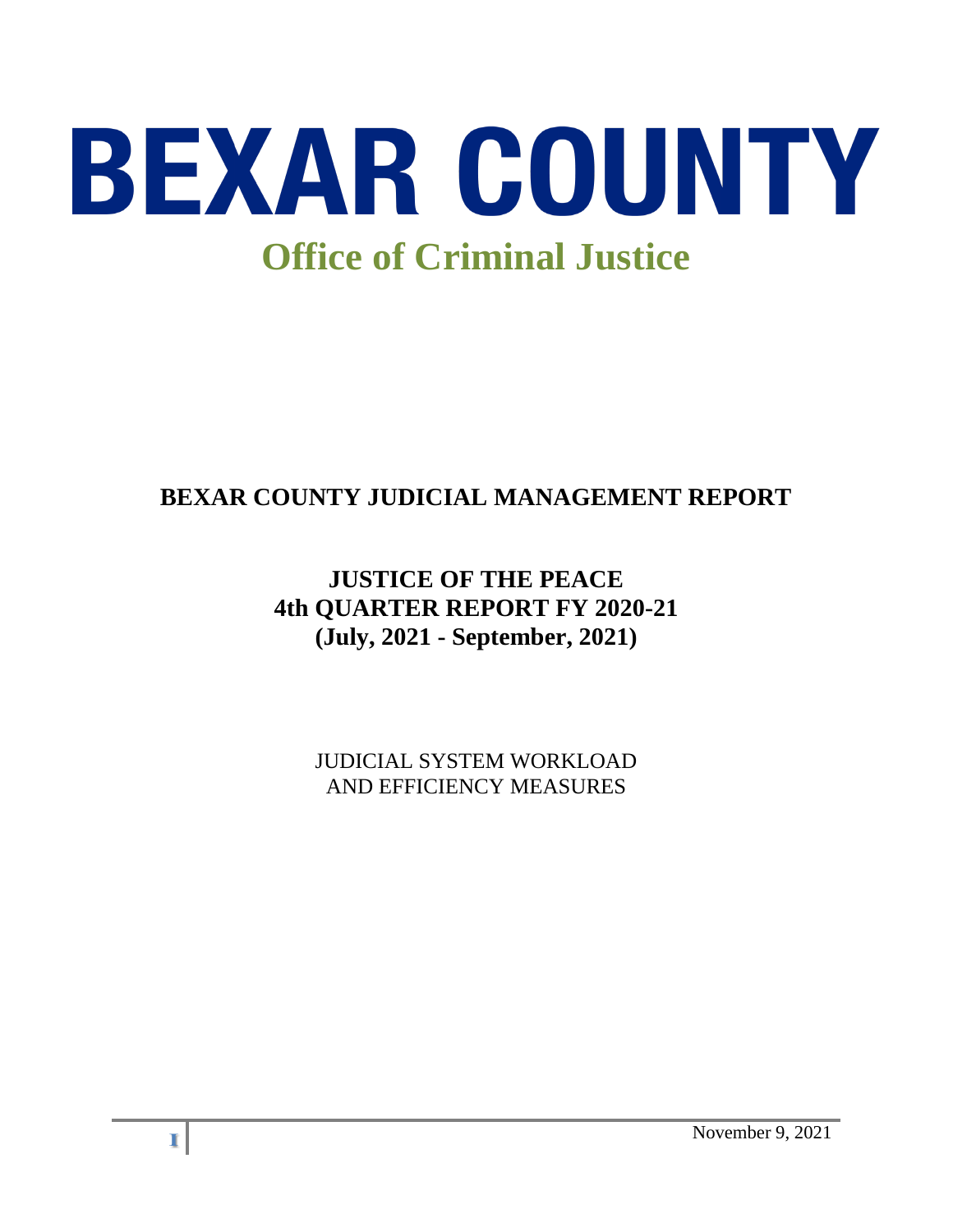#### **Brief Summary:**

This report covers FY 2020-2021 between the months of July and September (Quarter 4). The report only includes the Justices of the Peace in the Bexar County judicial system:

Between the months of July 2021 and September 2021, the following judges were in office:

| Precinct 1- | Place 1:<br>Place $2$ : | Judge Robert Tejeda<br>Judge Ciro Rodriguez |  |
|-------------|-------------------------|---------------------------------------------|--|
| Precinct 2- | Place 1:                | Judge Roberto A Vazquez                     |  |
| Precinct 3- | Place 1:                | Judge Jeff Wentworth                        |  |
| Precinct 4- | Place 1:                | Judge Rogelio Lopez                         |  |

This report focuses on the following three measures and shows how the individual precincts performed relative to each other.

Measure 1: Cost per Disposition Measure 2: Clearance Rate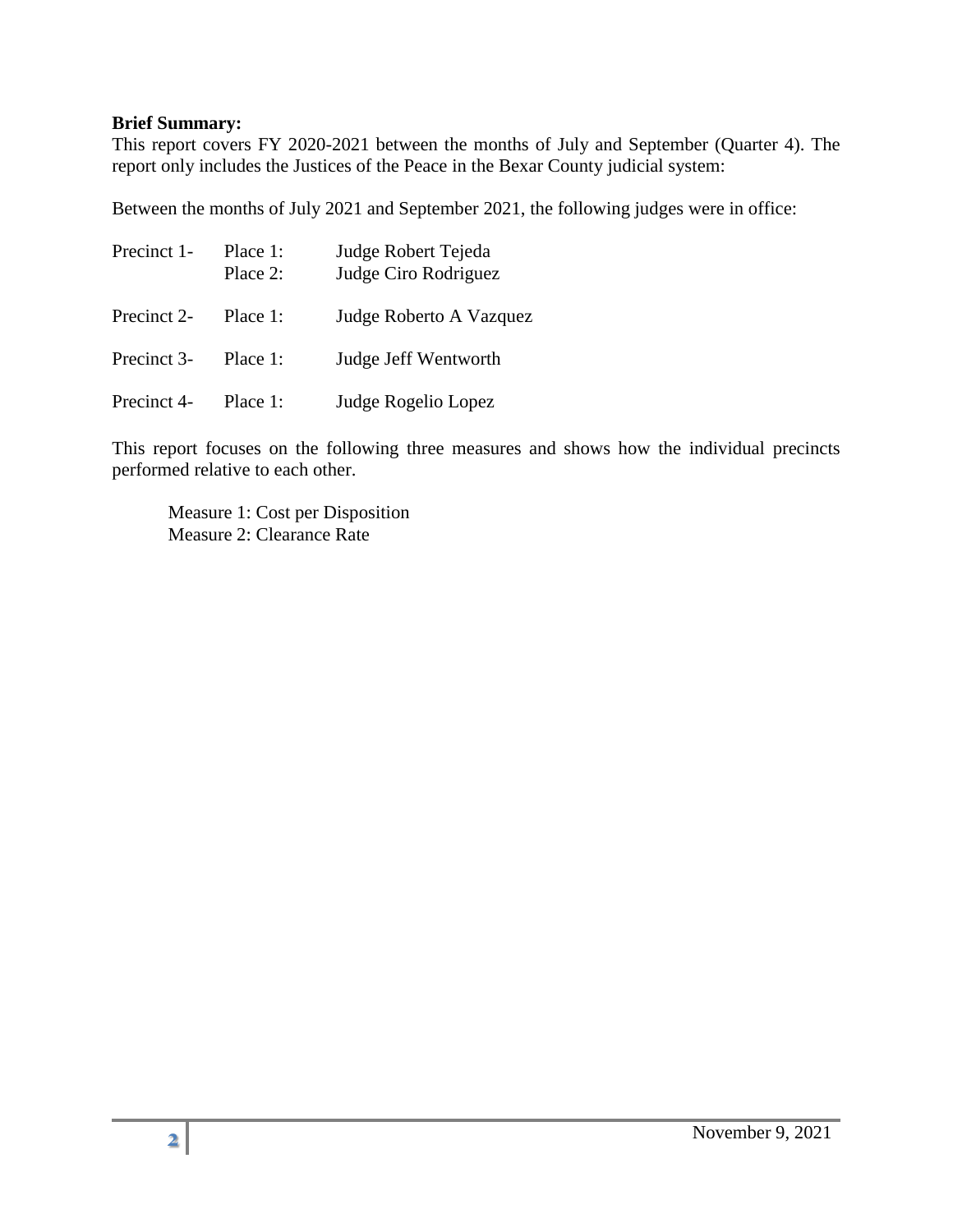## **Measure 1: Net Cost per Disposition**

**Definition:** The net cost of disposing of a single case.

**Analysis and Interpretation:** The following graph and table show a precinct-by-precinct comparison of Net Cost per Disposition based on 4th Quarter FY 2020-21 data. Precincts are listed in order of the least to the most net cost per disposition. The last chart displays a comparison of the Cost per Disposition by Precinct for the past 5 quarters.

#### **4th Qtr. FY 2020-21 Net Cost per Disposition**

| Court                      |           | <b>Total Quarter Revenue</b> | <b>Total Quarter Expenses Net Cost</b> |                   |       | <b>Total Cases Disposed   Net Cost per Disposition</b> |
|----------------------------|-----------|------------------------------|----------------------------------------|-------------------|-------|--------------------------------------------------------|
| Pct. 1 Place 1             | Tejeda    | \$957,378.09                 | \$187,546.81                           | ( \$769, 831.29)  | 7117  | ( \$108.17)                                            |
| Pct. 1 Place 2             | Rodriguez | \$243,143.66                 | \$187,546.81                           | ( \$55, 596.86)   | 1336  | ( \$41.61)                                             |
| <b>Subtotal Precinct 1</b> |           | \$1,200,521.75               | \$375,093.61                           | $($ \$825,428.14) | 8453  | ( \$149.78)                                            |
| Pct. 2 Place 1             | Vazquez   | \$655,684.69                 | \$147,561.54                           | ( \$508, 123.16)  | 4307  | ( \$117.98)                                            |
| <b>Subtotal Precinct 2</b> |           | \$655,684.69                 | \$147,561.54                           | ( \$508, 123.16)  | 4307  | (5117.98)                                              |
| Pct. 3 Place 1             | Wentworth | \$523,275.25                 | \$117,065.08                           | ( \$406, 210.17)  | 3330  | (\$121.99)                                             |
| <b>Subtotal Precinct 3</b> |           | \$523,275.25                 | \$117,065.08                           | (§406, 210.17)    | 3330  | (\$121.99)                                             |
| Pct. 4 Place 1             | Lopez     | \$709,603.54                 | \$145,504.79                           | ( \$564,098.76]   | 6398  | $($ \$88.17 $)$                                        |
| <b>Subtotal Precinct 4</b> |           | \$709,603.54                 | \$145,504.79                           | ( \$564,098.76]   | 6398  | $($ \$88.17)                                           |
| <b>Court Wide Total</b>    |           | \$3,089,085.23               | \$785,225.01                           | ( \$2,303,860.22) | 22488 | (5477.91)                                              |



*Note: The Budgetary costs for Precinct 2, 3 or 4 are not separated by each Justice of the Peace; the cost was divided equally between Justices of the Peace in each Precinct to calculate the cost per disposition.*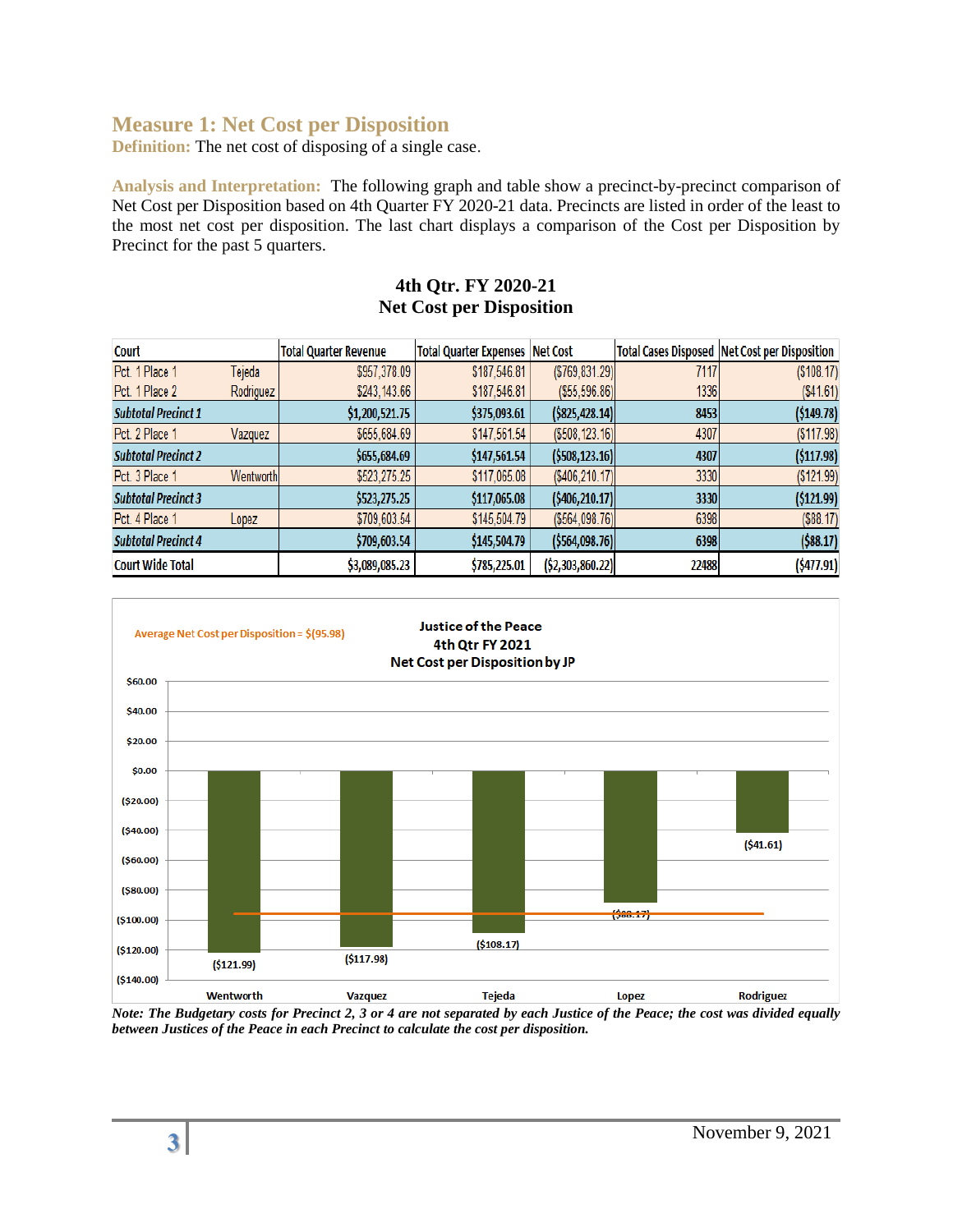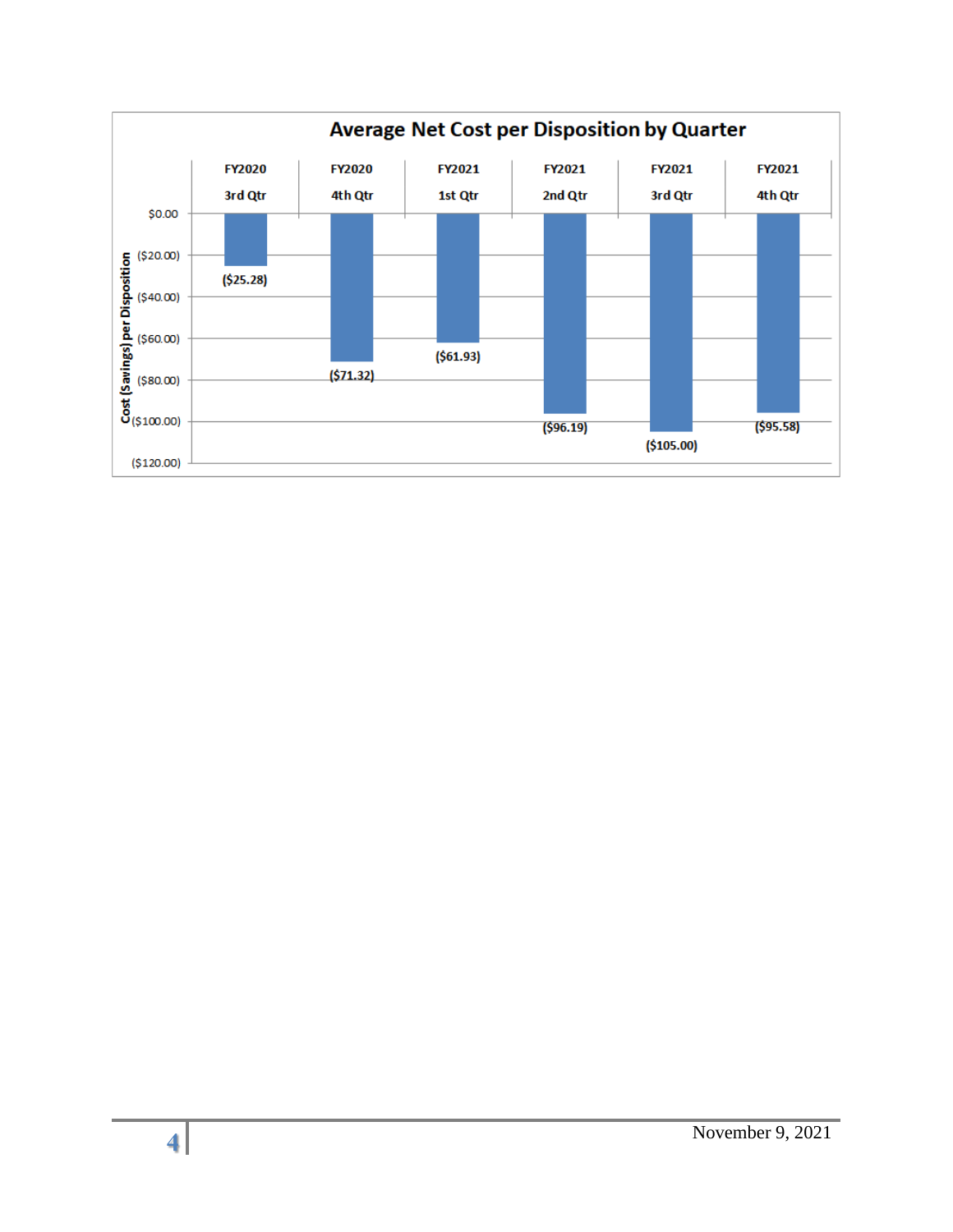### **Measure 2: Clearance Rates**

**Definition:** The number of disposed cases as a percentage of the number of incoming cases.

**Analysis and Interpretation:** The clearance rate is a measure of the incoming cases a precinct receives monthly compared to the total cases disposed that month. This measure portrays the Precinct's ability to balance current caseload and incoming cases. A clearance rate of 100% represents a precinct that is currently maintaining the status quo. Above 100% represents a precinct that is disposing of more cases than it is receiving. Below 100% represents a precinct that is disposing of fewer cases than it is receiving. This measure is helpful in making case management decisions that will assist in the reduction of backlog.

Several graphs are displayed below.

- 1. The first chart shows the clearance rate by Justice of the Peace from the highest combined clearance rate to the lowest.
- 2. The second chart shows the total incoming criminal and civil cases for the quarter for each Justice of the Peace, which indicates the incoming workload for the quarter
- 3. The third graph compares the number of total incoming cases received for the past five quarters.
- 4. The fourth graph displays total civil and criminal cases that were disposed by each Justice of the Peace during the quarter, which indicate the amount of case work that was produced for the quarter.
- 5. The fifth chart displays the details of the cases disposed by each of the full-time Justice of Peace during the quarter.
- 6. The sixth chart displays the details of the cases disposed by each of the part-time Justice of Peace during the quarter.
- 7. The seventh chart compares the number of total disposed cases for the past five quarters.
- 8. The eighth chart compares the combined criminal case clearance rates for the previous five quarters.

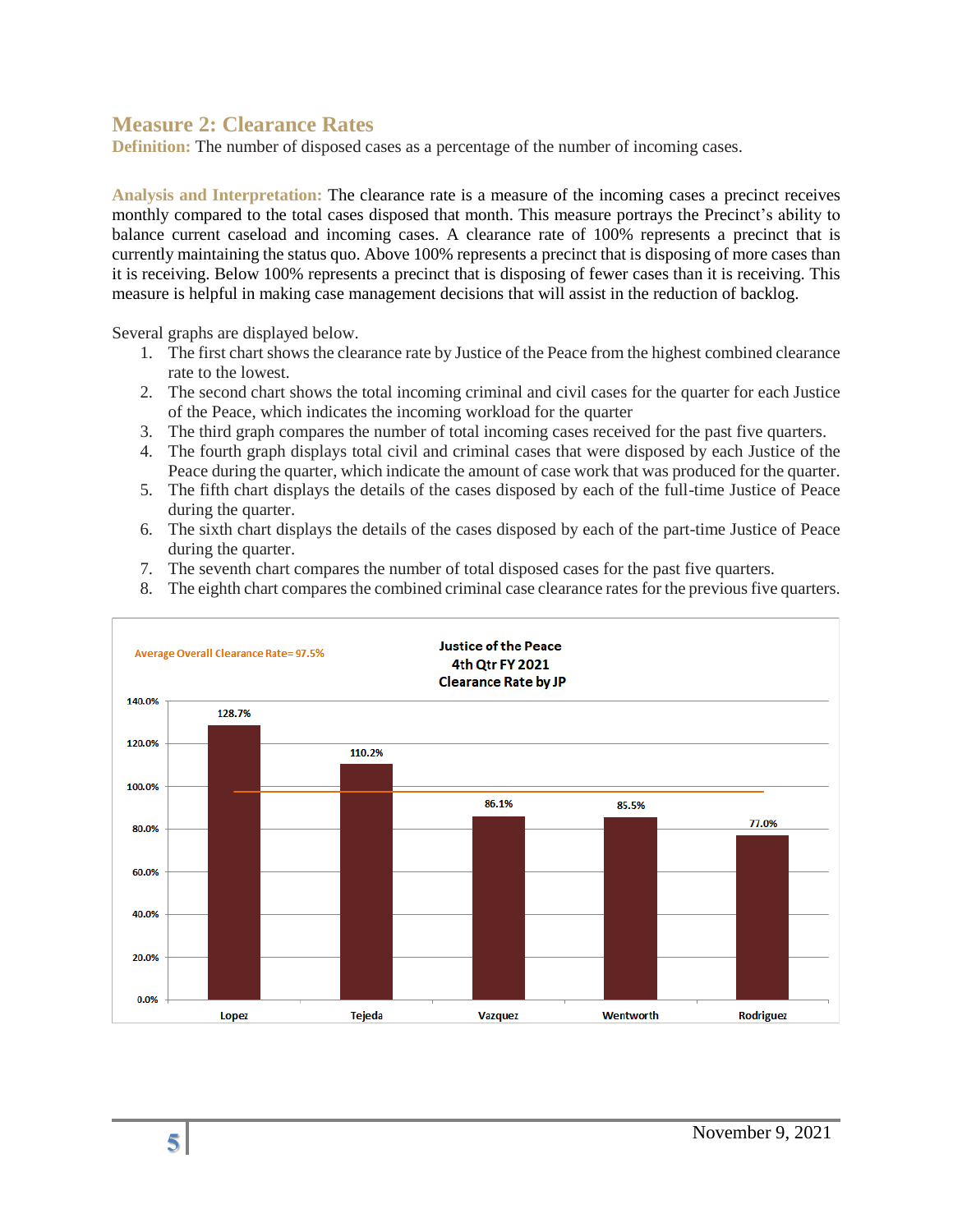

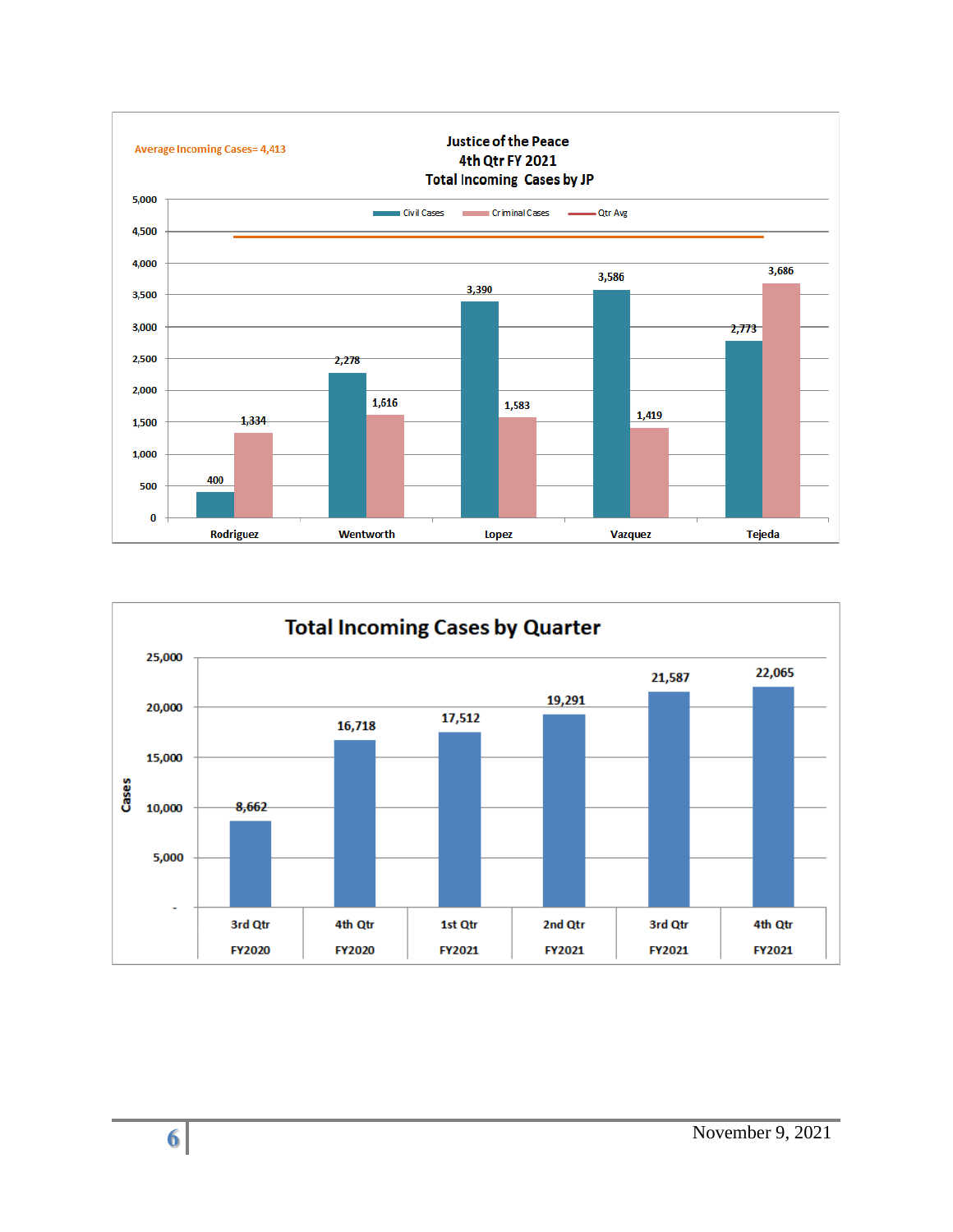

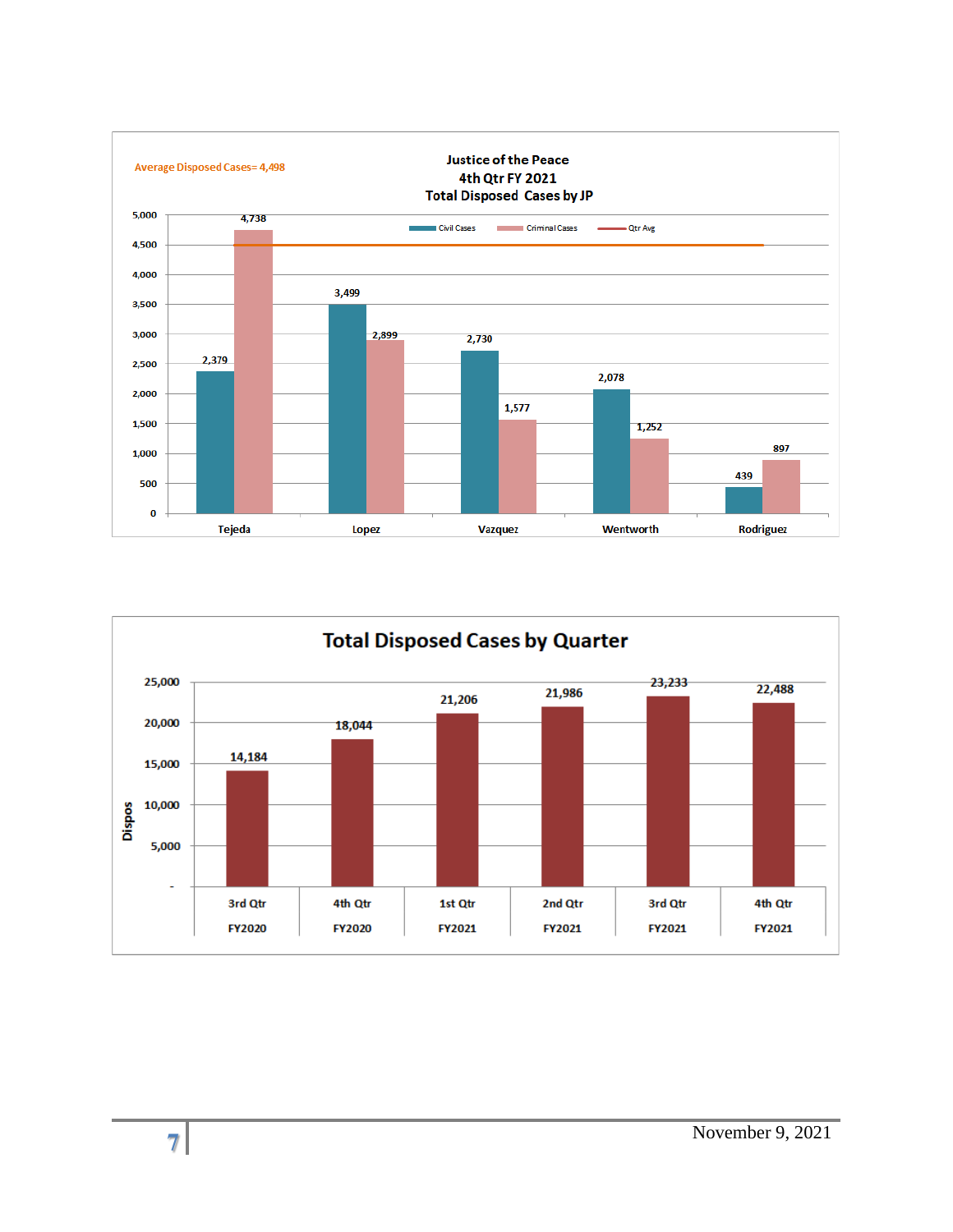